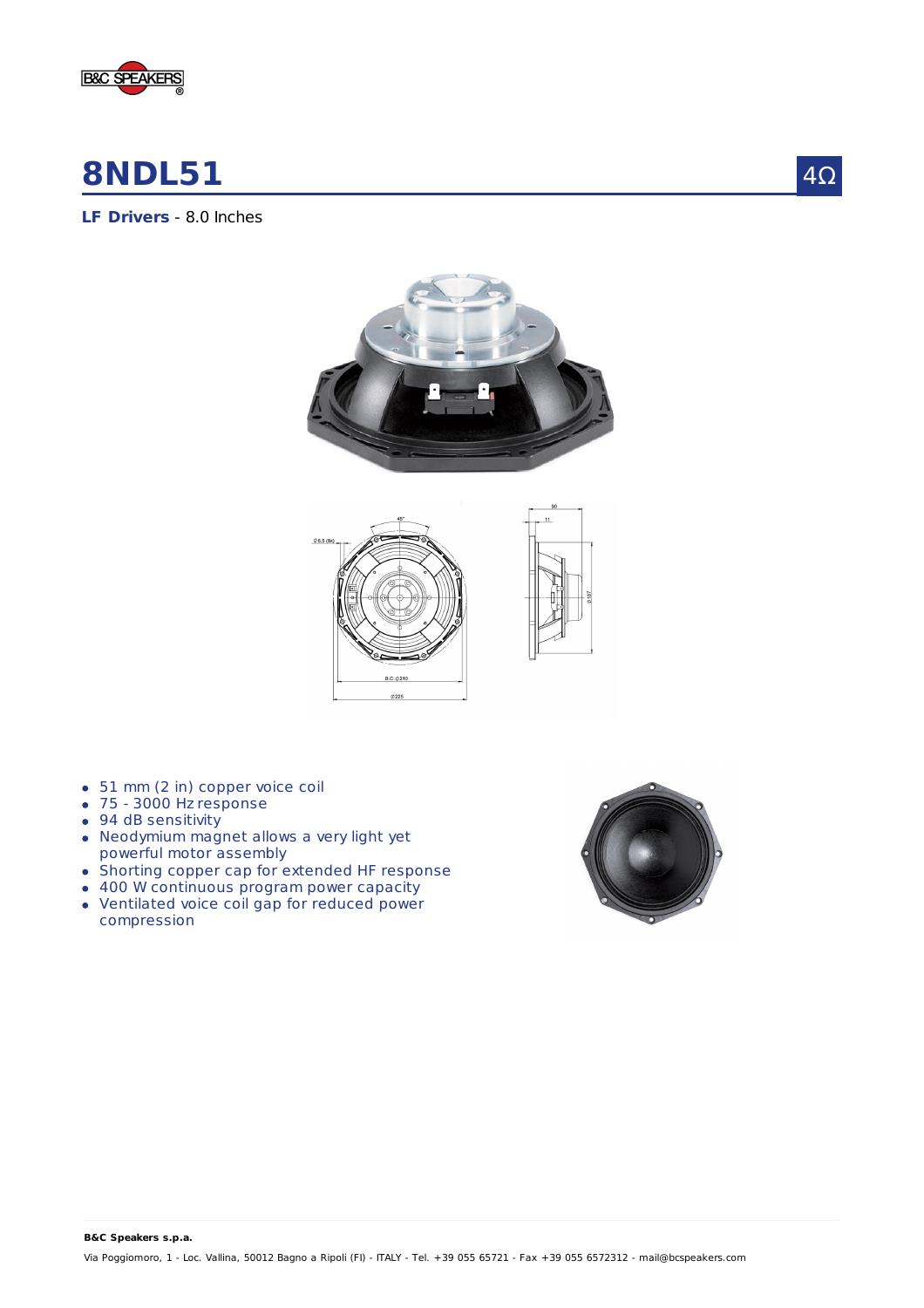





### **SPECIFICATIONS**

**B&C Speakers s.p.a.**

| <b>Nominal Diameter</b>                | 200 mm (8.0 in)     |
|----------------------------------------|---------------------|
| Nominal Impedance                      | $4\Omega$           |
| Minimum Impedance                      | $3.0\Omega$         |
| Nominal Power Handling <sup>1</sup>    | 200 W               |
| Continuous Power Handling <sup>2</sup> | 400 W               |
| Sensitivity <sup>3</sup>               | 94 0 dB             |
| <b>Frequency Range</b>                 | 75 - 3000 Hz        |
| Voice Coil Diameter                    | 51 mm (2.0 in)      |
| <b>Winding Material</b>                | Copper              |
| <b>Former Material</b>                 | <b>Glass Fibre</b>  |
| <b>Winding Depth</b>                   | 16.0 mm $(0.63$ in) |
| Magnetic Gap Depth                     | 8.0 mm (0.31 in)    |
| <b>Flux Density</b>                    | $1.05$ T            |

## **DESIGN**

| Cone Shape<br><b>Magnet Material</b><br>Spider<br>Pole Design<br><b>Woofer Cone Treatment</b><br><b>TWP Waterproof Both Sides</b><br>Recommended Enclosure<br><b>Recommended Tuning</b> | <b>Surround Shape</b> | Double Roll                         |
|-----------------------------------------------------------------------------------------------------------------------------------------------------------------------------------------|-----------------------|-------------------------------------|
|                                                                                                                                                                                         |                       | Exponential                         |
|                                                                                                                                                                                         |                       | Neodymium Inside Slug               |
|                                                                                                                                                                                         |                       | <b>Single</b>                       |
|                                                                                                                                                                                         |                       | <b>Straight Pole</b>                |
|                                                                                                                                                                                         |                       |                                     |
|                                                                                                                                                                                         |                       | 14.0 $dm^3$ (0.49 ft <sup>3</sup> ) |
|                                                                                                                                                                                         |                       | 65 Hz                               |

#### **PARAMETERS 4**

| <b>Resonance Frequency</b> | <b>75 Hz</b>                                  |
|----------------------------|-----------------------------------------------|
| Re                         | $2.6 \Omega$                                  |
| Qes                        | 0.64                                          |
| Qms                        | 5.22                                          |
| Qts                        | 0.57                                          |
| Vas                        | 10.1 $dm^3$ (0.36 ft <sup>3</sup> )           |
| Sd                         | 220.0 cm <sup>2</sup> (34.1 in <sup>2</sup> ) |
| ηo                         | 0.73%                                         |
| <b>Xmax</b>                | $±7.0$ mm                                     |
| Xvar                       | $± 7.0$ mm                                    |
| <b>Mms</b>                 | 27.0 g                                        |
| BI                         | $7.3$ Txm                                     |
| Le                         | $0.15$ mH                                     |
| <b>EBP</b>                 | 117 Hz                                        |